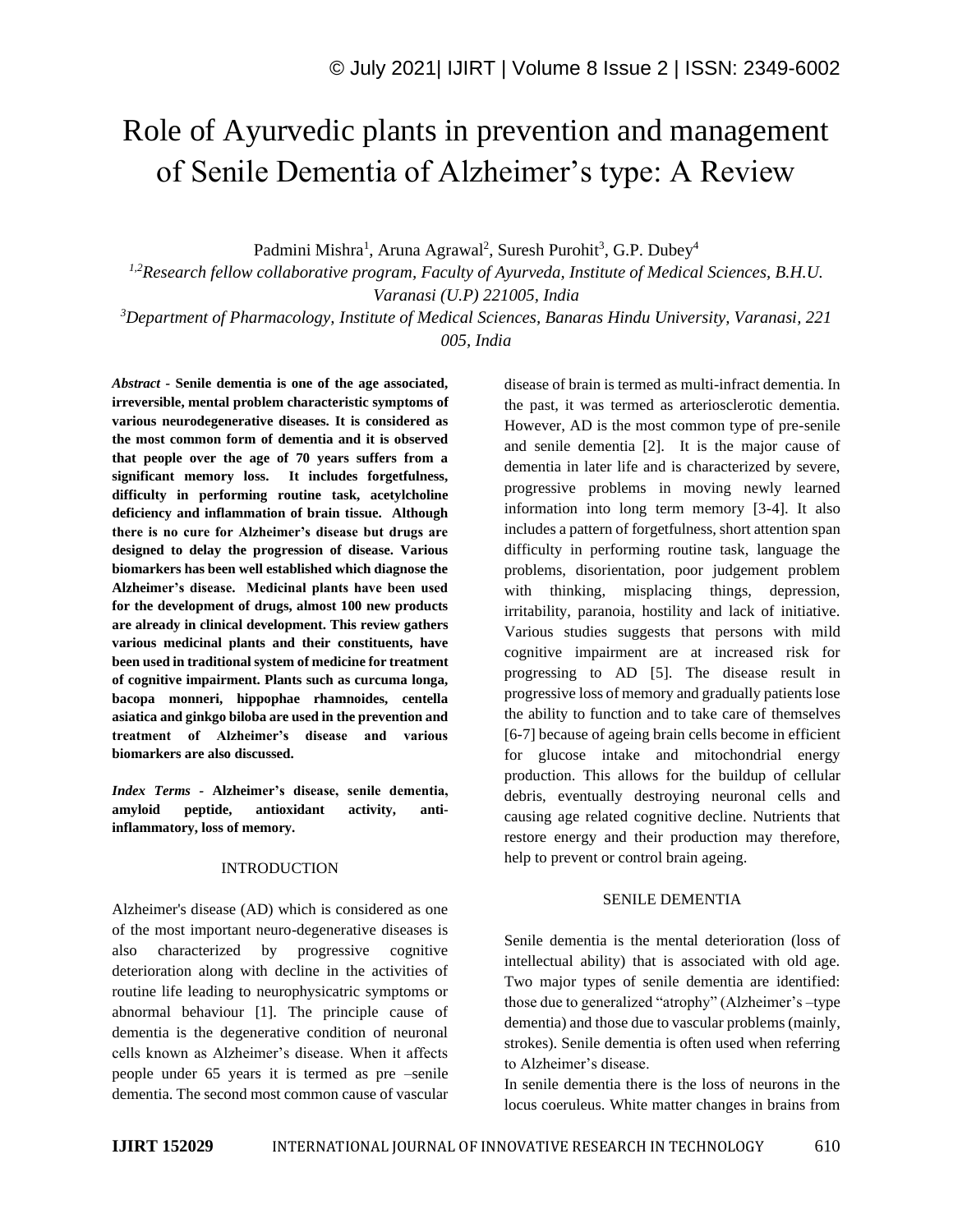patients with dementia. There is reduction in the level of acetylcholine due to increase in the activity of acetyl cholinesterase (AChE). The activity of dopamine (DA), noradrenalin (NA) and 5-hydroxytryptamine (5- HT) system also reduces. The active amines decreases while the end metabolites decreases to lesser extent or normal. The level of active amines reflects the number of neurons, while the levels of end metabolites shows the rate of turnover in the system. 3 –Methoxy-4 hydroxyphenylglycol (MHPG) increases above normal levels. This indicates an increase in the rate of turnover in the NA system. Monoamine oxidase increases in advanced age, which further increases in patients with AD and SD. This is assumed that enzyme localizes in extra neuronal tissue, and increase reflects gliosis. In brains from patients with AD and SD neuropeptides are studied. Only somatostatin and substance P however, seems to reduce, which indicates selective damage of neuropeptides.

# STAGES OF ALZHEIMER'S DISEASES

Stage 1- No impairment- memory and cognitive abilities appear normal.

Stage 2- Minimal impairment/normal forgetfulnessmemory lapses and changes in thinking are rarely detected by friends, family or medical personnel; about half of all people over 65 begin noticing problem in concentration and word recall.

Stage 3- Early confusional/mild cognitive impairment. While subtle difficulties begin to impact function, the person may consciously or subconsciously try to cover up his or her problems. Difficulty with reverting words, planning, organization, misplacing objects and forgetting recent learning, which can affect life at home and work. Depression and other changes in can also occur. Duration: 2 to 7 years.

Stage 4- Late confusional/mild Alzheimer's. Problems handling finances result from mathematical challenges. Recent events and conversations are increasingly forgotten, although most people in this stage still know themselves and their family. Problems carrying out sequential takes, including cooking, driving, ordering food at restaurants, and shopping. Often withdraw from social situations, becomes defensive, and deny problems. Accurate diagnosis of Alzheimer's disease is possible at this stage. Lasts roughly 2 years.

Stage 5- Early Dementia / Moderate Alzheimer's disease. Decline is more severe and requires assistance. No longer able to manage independently or recall personal history and contact information. Frequently disoriented regarding place Stage 5- Early Dementia / Moderate Alzheimer's disease. People in this stage experience a severe decline in numerical abilities and judgment skills, which can leave them vulnerable to scams and at risk from safety issues. Basic daily living tasks like eating and dressing require increased supervision. Duration: an average of 1.5 years.

Stage 6- Middle Dementia / moderately Severe Alzheimer's disease. Total lack of awareness of present events and inability to accurately remember the past. People in this stage progressively lose the ability to take care of daily living activities like dressing, toileting, and eating but are still able to respond to nonverbal stimuli and communicate pleasure and pain via behavior. Agitation and hallucinations often show up in the late afternoon or evening. Dramatic personality changes such as wandering or suspicion of family members are common. many cannot remember close family members, but know they are familiar. Lasts approximately 2.5 years.

Stage 7- Late or Severe Dementia and Failure to Thrive. In this final stage, speech becomes severely limited, as well as the ability to walk or sit. Total support around the clock is needed for all functions of daily living and care. Duration is impacted by quality of care and average length is 1 to 2.5 years.

At an anatomical level Alzheimer's disease is characterized by gross diffuse atrophy of brain and loss of neurons, neuronal processes and synopses in cerebral cortex and certain sub –cortical regions. This results in gross atrophy of affected regions, including degeneration in temporal lobe, parietal lobe, parts of frontal lobe and cingulated gyros [8]. Level of neurotransmitter such as acetylcholine, serotonin, norepinephrine, somatostatin are reduced in neurodegenerative disorder but glutamate levels remain usually elevated [9].The pathological changes and modification are observed in AD, brain tissue and increased levels of both the Amyloid-β (Aβ) peptide, deposited extracellular in diffuse and neuritis plaques, and hyperphosphorylated tau (p-tau), a microtubule assembly protein that accumulates intracellularly as neurofibrillary tangles (nFts) along with loss of neuron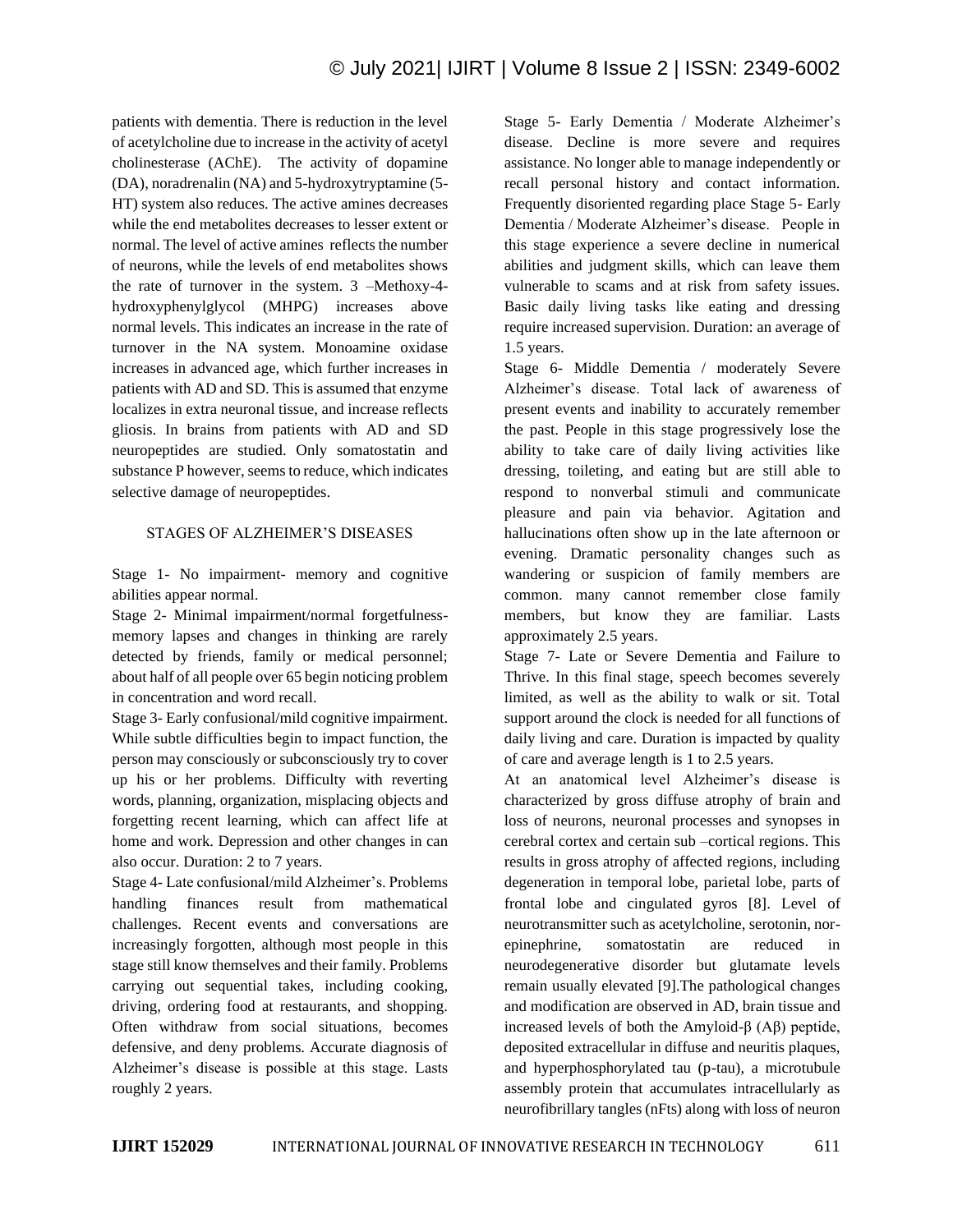cells and synapses. However, because of the numerous pathogenic factors are associated with progression of AD whereas the synthetic drugs have a low response rate and with limited effect. Frequently, drugs are associated with major side-effects and the chronic toxicity that affect almost every organ system and affect on cognition and behaviour [10].

Recently, the usage of medicinal herbs has supported new alternatives source of anti-Alzheimer's for the treatment of AD and these herbal medicines are potentially beneficial for treating certain neurodegenerative disorder. The use of herbal formulation finds the way of curing AD. Ayurveda declared, more than a few plants of herbal formulation, the so-called 'Madhya' plants, possess such antioxidant, and anxiolytic properties. In Ayurvedic, numerous medicinal plants have been used to treat neurodegenerative diseases such as AD and modify the progress and symptoms of AD. Recently, some ethno-pharmacological techniques have been discovered and used for identifying potential new anti-Alzheimer's drugs from herbal sources and these drugs involve in the improvement of cognitive decline and AD's symptoms [11].

This reviews article was reported the different plants and their active constituents that have been used in traditional Ayurvedic medicine for the management of AD.

Prevalence and incidence In United States more than 4.0 million people over the age of 60 are affected with AD whereas in India its total prevalence is per 1000 people and in future this number is increases four times by 2050. According to World Health Organization (WHO), females (6%) are more affects with AD than male (5%) and its frequency increases to 50% by the age of 80 years [12-13].

# RISK FACTORS

The etiological factors of disease ranges from oxidative injures, autoimmune complexes, inflammatory factors platelet aggregations, syntheses and degradation of Amyloid proteins, deficiency neurotransmitters and cerebro-vascular pathology to neuronal degeneration. In population studies, higher dietary intake of fat and calories is found to be associated with increased risk for Alzheimer's disease, whereas high intake of fish oil, rich in omega -3 fatty acids, such as DHA (Docosahexanoic acid) is associated with a decreased risk [14-17]. Amyloid beta is a short peptide, that is an abnormal by product of the transmembrane protein Amyloid precursor protein (APP) whose function is unclear but thought to be involved in neuronal development [18]. The pre-senile are component of proteolytic complex involved in APP processing and degradation [19].

On the other hand, plaques which contain misfolded protein in beta amyloidal form in brain produce clinical signs of Alzheimer's disease and plaques together with neurofibrillary tangles are the prominent pathologic signs of the disease. These features can only be discovered as autopsy and help to confirm the clinical diagnosis. Medications can reduce the symptoms of disease, but they cannot change the course of underlying pathology [20]. Therefore, both Amyloid plaques and neurofibrillary tangles are clearly visible by microscopy in Alzheimer's disease's brain.

Nwmba et al (1991)., had reported the apolipoprotein E (Apo E) is found in brain plaques and neurofibrillary tangles [21], is not only characteristic of Alzheimer's disease, but is also present in healthy brain. The Apo-E gene is inherited as one of three alleles, e2, and e3 and e4 allele conferring increased risk of developing Alzheimer's disease in older adults [22]. A number of epidemiological studies have demonstrated that the frequency of e4 is markedly higher in AD [23-25] whereas the elevated high –density of lipoprotein cholesterol is associated with significantly decreased risk of dementia, independent of Apo-E status and other potential variables suggesting that cholesterol fractions could be involved in both Alzheimer's disease and vascular dementia. The prevalence of Alzheimer's disease increases with the degree of arthrosclerosis. The Rotterdam study has shown that indicators of atherosclerosis of the carotid arteries and presence of atherosclerosis of large vessels of the legs are associated with Alzheimer's disease [26]. A strong interaction between Apo-E, e4 allele and atherosclerosis was observed suggesting that at least one Apo-E, i.e. e4 allele and severe atherosclerosis had nearly 20 times increased risk for Alzheimer's disease [26-27].

Recently, some studies have revealed that mutation in pre-senile -1or pre-senile -2 have been documented in some families. Mutation of pre-senile -1 lead to most aggressive form of familial AD [28]. Evidence from rodent studies suggests that the familial AD mutation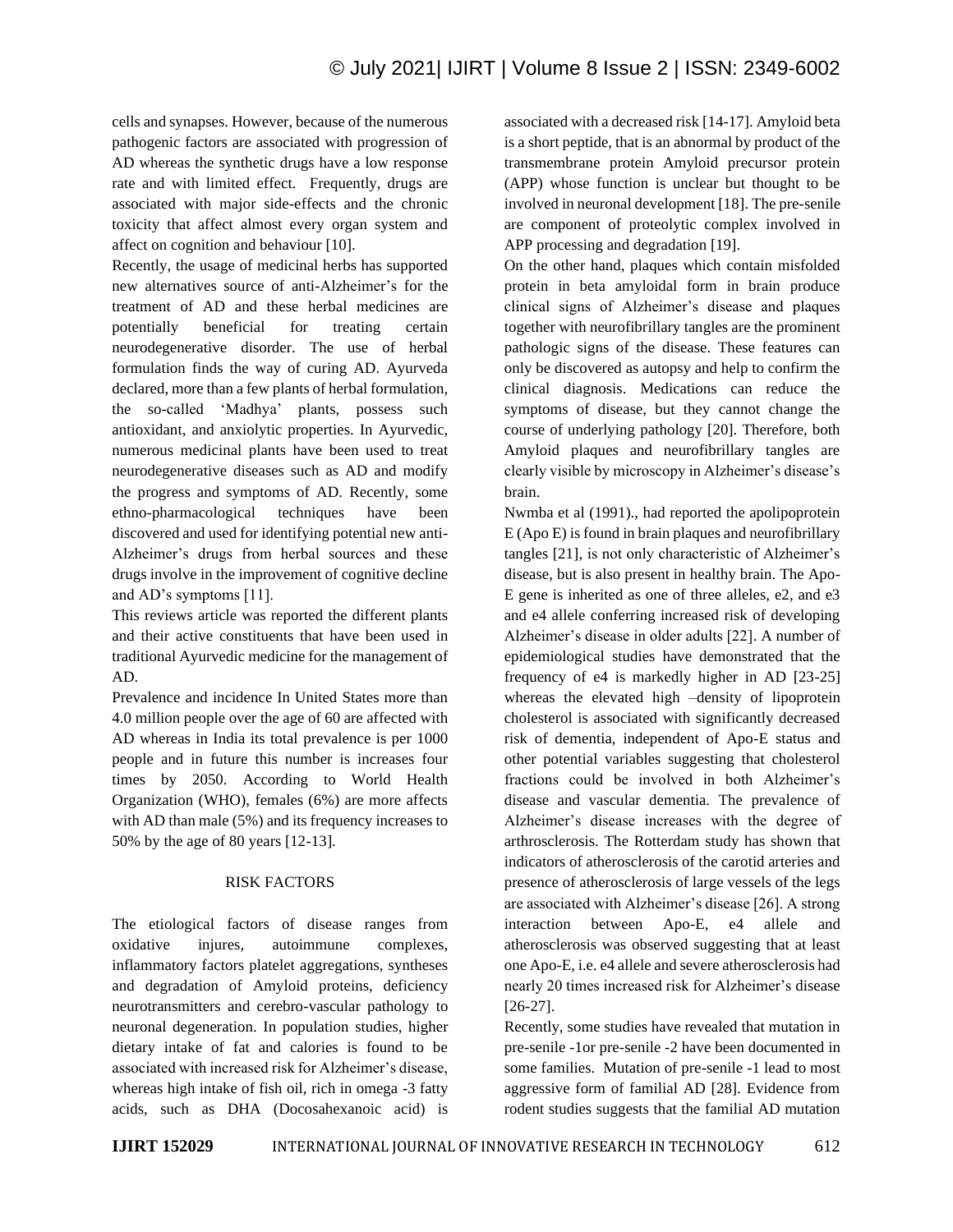of presenile-1 results in impaired hippocampus dependent learning which is correlated with adult neurogenesis [29)]. Sometimes environmental factors have claimed to increase risk of Alzheimer's including prior head injury, particularly repeated trauma, previous incidents of migraine headaches, exposure to defoliants and low activity adulthood [30-33].

Ageing or oxidative damages in brain, itself cannot be barred, but its senescence can be diminished. It is important to understand that interventions that reduce the risk of developing disease in the first phase but may not alter disease progression after symptoms become apparent. Adults with damaged blood vessels in the brain or atrophy in their temporal lobe are most likely to develop AD. It is known that blood vessel damage in the brain is more likely to occur in patients suffering with high blood pressure, high cholesterol or diabetes. Therefore, prevention of these conditions can lower risk of developing AD as well as heart attack and stroke. Therefore, cause factor of adult AD has not yet been well understood at molecular level. It has been identified as protein misfolding disease due to the accumulation of abnormally folded Amyloid beta protein in the brains of AD patients [34].

Some studies have declared that senile dementia Alzheimer's type was found associated with the decrease in the cerebral cortical levels of several proteins and neurotransmitters, particularly, acetylcholine its synthetic enzyme, choline acetyl transferase (ChAT) and nicotinic cholinergic receptors. Reduction of acetylcholine may be particularly related to degeneration of cholinergic neurons in the nucleus basal is of Meynert and also many areas of cortex as well as reduction in the nonadrenaline levels in brain stem. Early identification of AD provides an opportunity to enhance quality of life and long-term care.

# BIOMARKERS

A biomarker is independently evaluated as an indicator of normal biological, pathogenic processes and pharmacological responses to a therapeutic intervention and can differentiate healthy person from diseased one. Therefore, epidemiological research discovering various biomarkers for identification of AD and biomarkers are also involved in the diagnosis of mild to moderate AD. Internationally, these biomarkers have been well-established to diagnose AD in cerebro spinal fluid with ELISAs: β-Amyloid, total tau and phospho-tau-181 [35-36].

Treatment, management and herbal medicine

The administration of medications and monitoring of their effects in the elderly peoples compromise one of the most important and complex aspects of health care. A broad range of modern non-tropic and physic tropic agents are being used to manage the age related cognitive impairment and associated functional disorders. But the long term interventions of such agents have their own limitations due to adverse effect of various biological systems [37]. Age related cognitive decline occur gradually but sudden cognitive decline is not a part of normal ageing. When people develop an illness such as AD mental deteoriation usually happens quickly. In contrast, cognitive performance in elderly normally remains stable over many years, with only slight decline in short-term memory and reaction times (38-40).By transporting fatty acid into mitochondria, the amino acid acetyl –L carnitine with the antioxidant lipoic acid helps reverse mitochondrial breakdown, oxidative damage and memory loss [41-42]. Several clinical trials suggest the acetyl-L carnitine and phosphotidylserine delays the onset of age related cognitive decline and improve overall cognitive function in the elderly subjects [43- 44].

The studies have suggested that between antioxidant in-take and age related cognitive decline. Higher blood level of vitamin-c, beta carotene [45] and vitamin –e supplementations accelerated learning and prevent memory deficits associated with oxidative stress [46- 48]. Similarly high intake of mono-unsaturated fatty acids and caffeine has been associated with protection against age related cognitive decline [49-50]. Intellectual stimulation, regular physical exercise ,social interaction ,diet with fruits and vegetables and low in saturated fat ,vitamin B ,folic acid ,omega - 3,fatty acids, Docosahexaenoic acid, vitamin –E ,all reduce Alzheimer's risk[51-52].

Acetyl cholinesterase inhibitor is important to enhance the activity of cholinergic neurons. AChE inhibitors reduce the rate at which acetylcholine is broken down and hence increase the concentration of AChE in the brain. Acetyl cholinesterase –inhibitors seemed to modestly moderate symptoms but do not alter the course of the underlying process [53].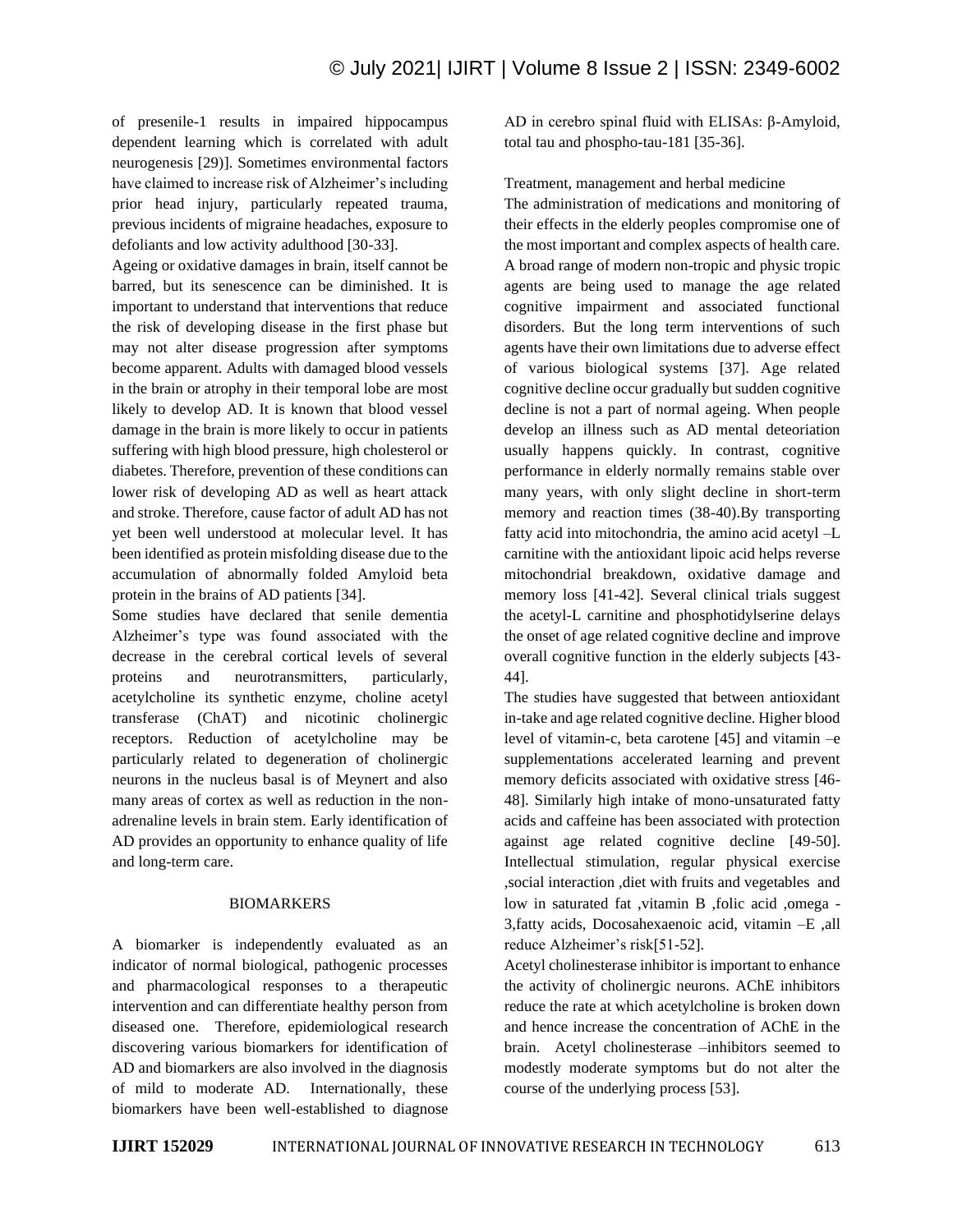Currently available medications offer relatively small symptomatic benefit for some patients but do not slow disease progression. Tacrine, donepezil, galantamine and revastigmine drugs generally used for the treatment of Alzheimer's disease, all drugs have doubtful clinical utility, and many side effects [54-55]. The satin has been found to reduce the incidence of Alzheimer's disease and Parkinson's disease by almost 50 percent as reported by researchers from Boston University School of Medicine. Some currently approved drugs such as statins and thiazolidinediones have also been used for the treatment of and prevention of Alzheimer's disease [56].

Plant origin medicines are gaining popularity and are being investigated for a number of disorders, including neurodegenerative disorders like AD. A number of scientific researches have been carried out on medicinal herbs and investigated that possess anti-Alzheimer's activity. Numerous reports have been declared the plants possess anti-inflammatory and antioxidant activities that may be used in the treatment of AD because anti-inflammatory and antioxidant activities of plants reduced the inflammation and aging of neuronal cells of the brain in AD. Medicinal Plants contain natural COX-2 inhibitors that inhibit acetyl choline

Esterase (AChE) and enhances the cholinergic system in the brain may be useful in treating AD.

In Ayurveda, some herbs like Shankhpushpi, Amalaki, Gugguli, Guduchi, Yashtimadhuk, Padma (Nelumbo nucifera), Vacha, Convolvulus pluricaulis, Pancha-Tikta-Ghruta, Musta Arjun, Amalaki, Ashwagandha, Galo Satva, Kutaj etc, are splendid herbs for decline brain neurodegeneration caused by Alzheimer's and boost the brain's ability to function, and therefore, make available steadiness. We have highlighted some of the important plants for their anti-Alzheimer's properties, in our laboratory and elsewhere during the last few years (Table-1).

Table 1 List of medicinal plants used for treatment of senile dementia

| Plant                  | Family           | Reference |
|------------------------|------------------|-----------|
| Bacopa monniera        | Scrophulariaceae | 59        |
| Curcuma longa          | Zingiberaceae    | 57,11,58  |
| Ginkgo biloba          | Ginkgoaceae      | 59,11     |
| Salvia officinalis     | Lamiaceae        | 60        |
| Rosmarinus officinalis | Lamiaceae        | 61        |

| Matricaria recutita    | Asteraceae     | 62    |
|------------------------|----------------|-------|
| Melissa officinalis    | Lamiaceae      | 63    |
| Glycyrrhiza glabra     | Fabaceae       | 64    |
| Galanthus nivalis L.   | Amaryllidaceae | 65-66 |
| Huperzia serrata       | Lycopodiaceae  | 67    |
| Commiphora whighitti   | Burseraceae    | 68-69 |
| Lipidium Meyenii Walp  | Brassicaceae   | 70    |
| Panax Ginseng          | Araliaceae     | 71,11 |
| Acorus calamus         | Araceae        | 72    |
| Angelica archangelica  | Umbelliferae   | 73    |
| Tinospora cordifolia   | Menispermaceae | 74    |
| Magnolia officinalis   | Magnoliaceae   | 74    |
| Collinsonia Canadensis | Lamiaceae      | 75    |
| Bertholettia excelsa   | Lecythidaceae  | 76    |
| Urtica dioica          | Clusiaceae     | 77.11 |
| Withania somnifera     | Solanaceae     | 78    |

Bacopa Monneri (Brahmi) Taxonomical classification Kingdom: plantae Division: angiospermae Class: dicotyledonae Order:lamiales Family:scrophulariaceae Genus:bacopa Species:monniera



In ayurvedic system, brahmi (bacopa monneri ) act as a nerve tonic ,diuretic ,and cardiotonic and using in treatment of epilepsy,insomnia ,asthma ,and rheumatism. It contains some bioactive molecules such as saponins and triterpenoid bacosaponins that include bacopasides III to V ,bacosides A and B ,and bacosaponins A,B,C and glycosides include bacopasidesIII to V bacosides A and B ,and bacosaponins A,B,C and glycosides include the jujubogenin bisdesmosides bacosaponins D,E,F, alkaloids, plant sterols, betulic acid ,polyphenols ,and sulphahydryl compounds bacosides A and B, and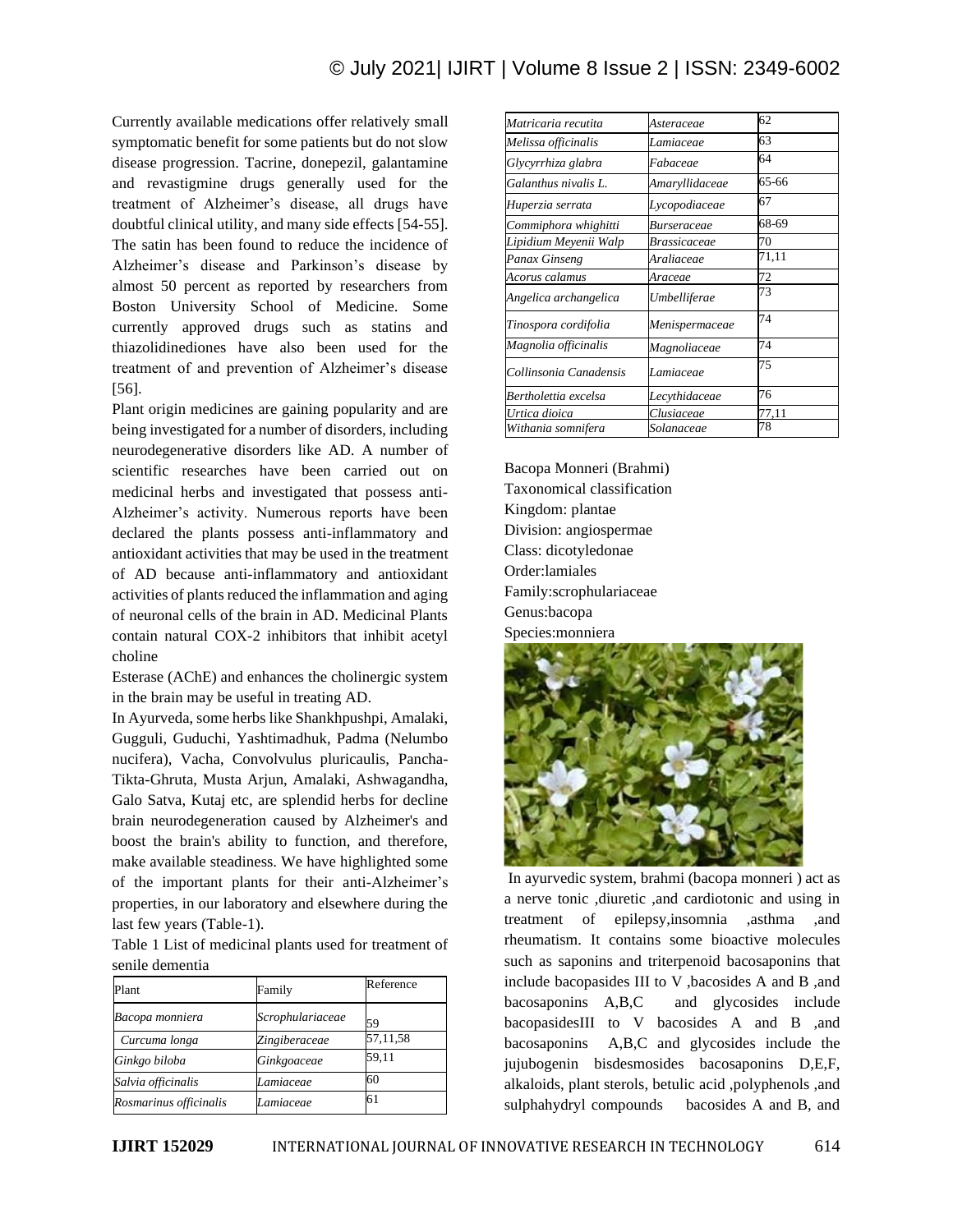bacosaponins A, B,C and glycosides include the jujubogenin bisdesmosides bacopasaponins D, E,F,alkaloids, plant sterols, betulic acid, polyphenols, and sulphahydryl compounds that have antioxidant activity [57]. It inhibited cholinergic degeneration, reversed the depletion of acetylcholine, reduction in choline acetyltransferase activity, and decrease in muscarinic cholinergic receptor binding in the frontal cortex and hippocampus and protected neurons from beta-amyloid-induced cell death by suppressing cellular acetyl cholinesterase activity. Thus, BM improved memory and cognitive function and treat the AD [79].

#### Mechanism of action

Bacopa has been described as one of most popular medhya drug (noo-tropic agent ).Several studies have revealed that this medicinal herb is advocated as a nervine and mental tonic and may be used for the treatment of neurological and mental disorders[ 80- 83].In another recent study conducted in animal model , Bacopa has been shown to decrease whole brain AChE activity which reflects that Bacopa might prove to be useful memory restorative agent in the treatment of Alzheimer's and dementia.[84-85]. A clinical study on human subjects has demonstrated the potential of Bacopa monniera in the treatment of Neuritis. Centella asiatica(Mandookparni/ Bramhi) Taxonomical classification Kingdom:Plantae Division:Angiospermae Class:Dicotyledonae Order:Umbelliferae

Family:Apiaceae Genus:Centella Species:asiatica



C.Asiatica is a slender perennial creeper which grows throughout the tropical regions in the world. The leaf, known locally as Gotu Kola,has been used in AM for revitalizing and strengthening nervous function and memory. For example, an Ayurvedic formulation composed of 4 herbs, including C.asiatica is used as a restorative and for the prevention of dementia[86].In TCM ,it is also used to combat physical and mental exhaustion[87-88]. An alcoholic extract of the plant possessed tranquilising and potentially cholinomimetic activities in vivo, which may be due to the presence of the triterpenoid brahminoside[88].Aqueous extract of the whole plant enhanced cognitive function in rats, which was associated with the in vivo antioxidant activity of the extract [94]. An aqueous extracts modulated dopaminergic, serotonic and adrenergic systems in vivo and improved learning and memory[88].

#### Mechanism of action

Centella asiatica has been demonstrated to possess neuro protective property.[89] The studies have revealed that Centella asiatica has been demonstrated to possess neuro protective property.[89] The studies have revealed that Centella asiatica has ability to prevent cognitive deficits that occur following treatment with Streptozotocin and to protect cholinergic neurons from the toxic effects of aluminium indicating its role in reducing the Alzheimer's disease neuropathy.[89-90] Recent study conducted on transgenic animal model to evaluate the efficacy of Centella asiatica extract (CaE) in the management of A.D. It has shown that CaE can impact the amyloid cascade altering amyloid β pathology in the brains of PSAPP (presenilin 'Swedish' amyloid response that has been implicated in the neurodegenerative changes occurring in Alzheimer's disease.

Nardostachys jatamansi (Jatamansi) Taxonomical classification Kingdom: Plantae (Unranked): Angiosperms (Unranked): Eudicots (Unranked):Asterids Order: Dipsacales Family:Caprifoliaceae Genus:Nardostachys Species: N.jatamansi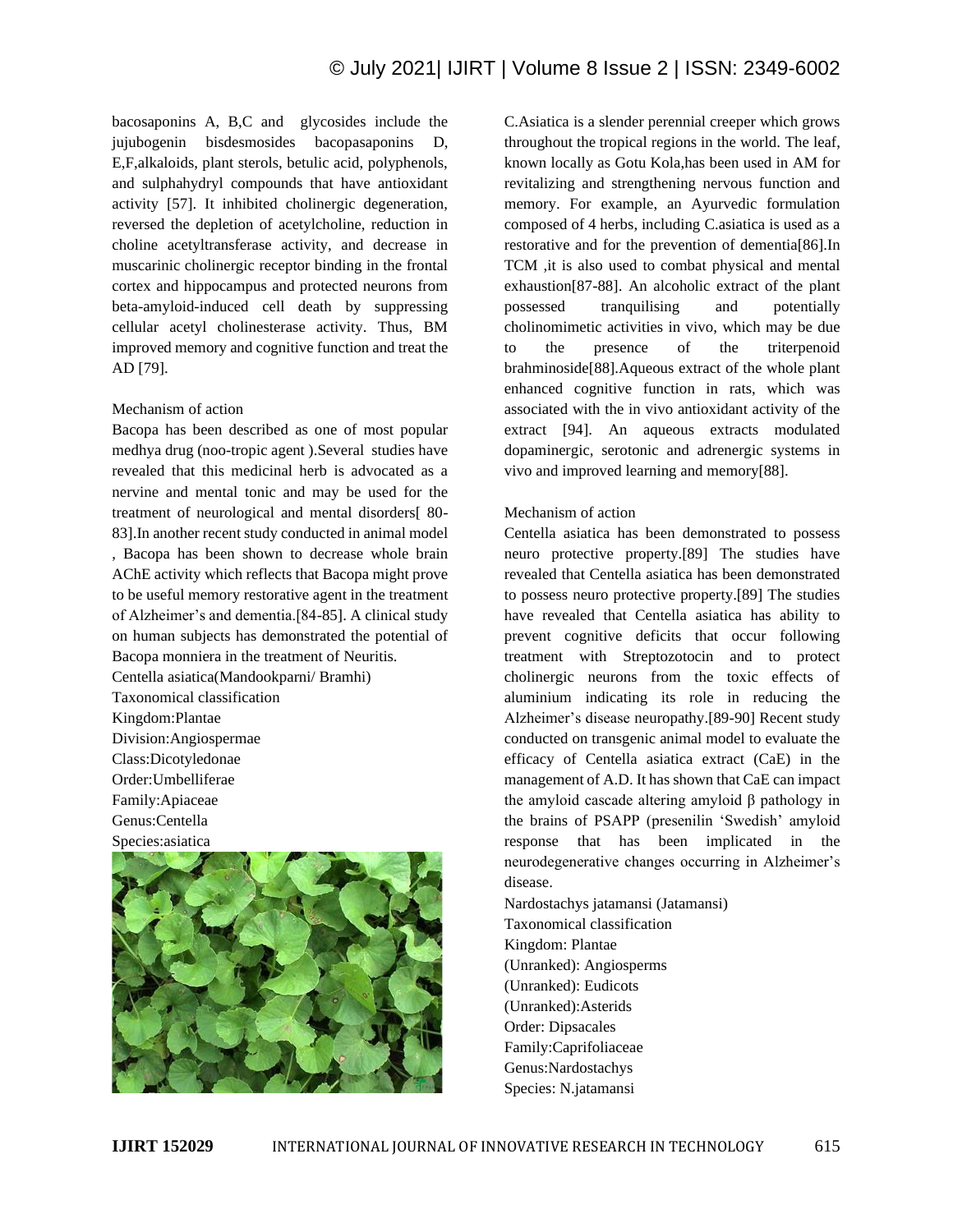# © July 2021| IJIRT | Volume 8 Issue 2 | ISSN: 2349-6002



In the Ayurvedic system of medicine, the rhizomes and roots of the Jatamansi contain a variety of sesquiterpenes, coumarins and valerian including terpenoids, spirojatamol, nardostachysin, jatamols A and B, and calarenol [91]. Its extract have antioxidant property and significantly improved learning and memory and restoring memory in older individuals as well as in patients with age-associated dementia [92].

#### Mechanism of action

It is thought to be via MAPK inhibition [93] or preventing pancreatic stellate cell activation (noted with jatamansi in vitro [94]) Which is a common pancratitis treatment target.[95] An increase in hemeoxygenase 1(HO-1) has also been noted.[96]

Protective effects have been noted on the beta-cells of the pancreas, where oral ingestion of Jatamansi prior to stroptozotocin injections significantly protected from diabetes. [97] This was replicated in vitro in response to cytokine damage. Its mechanism is thought to preventing NF-kB downstream of prodiabetic stressors. [98-99]

Hippophae rhamnoides(sea-buckthorn) Taxonomical classification Kingdom: Plantae Subkingdom: Tracheobionta Division: Magnoliophyta Class: Magnoliopsida Subclass: Rosidae Order: Rhamnales Family: Elaeagnaceae Genus: Hippophae Species: rhamnoides



Leaves of Hippophae rhamnoides are equally important in medicinal properties, as they carry some unique flavonoides[100 ]. Hippophoae rhamnoides is also rich in flavonoid (vitamin P) and contains appreciable amounts of water 2 dimethylaminoethanol (DMAE) may increase the levels of brain neurotransmitter acetylcholine. In one preliminary trial, people with senile dementia were given DMAE supplement. It showed positive behavior changes (. Emerging evidence suggest a possible benefit of DHAE supplementation in people with Alzheimer's disease. Most studies have found people with Alzheimer's disease have lower blood DHEA levels than the normal control [101].

In a preliminary study, people who used antioxidant supplement (vitamin C or vitamin E) had a lower risk of Alzheimer's disease compared with people who did not take antioxidant. Large amount of supplement of vitamin E may slow the progression of Alzheimer's disease . Fruit of Hippophae rhamnoids is quite rich in vitamin C (300-600 mg/100 gm), which is  $4-100$  times higher than many fruits and vegetables [103-104]. Hippophae rhamnoides is a potent anti-oxidant . In experimental and clinical studies, the anti-oxidant effect of Hippophae rhamnoids is proven. The fruit, seed, and leaves of Hippophae rhamnoids contain an impressive array of antioxidant compound. The leaves are an equally rich source of important antioxidants including beta carotene. Vitamin E, flavonoids, catechins , elagic acid ,ferulic acid [103 ].

#### Mechanism of action

Antimicrobial and antitumoral effects, the phenolic compounds of Hippophae rhamnoides have the inhibitory effects against Gram-negative bacteria.[104] 70% Hippophae rhamnoides branches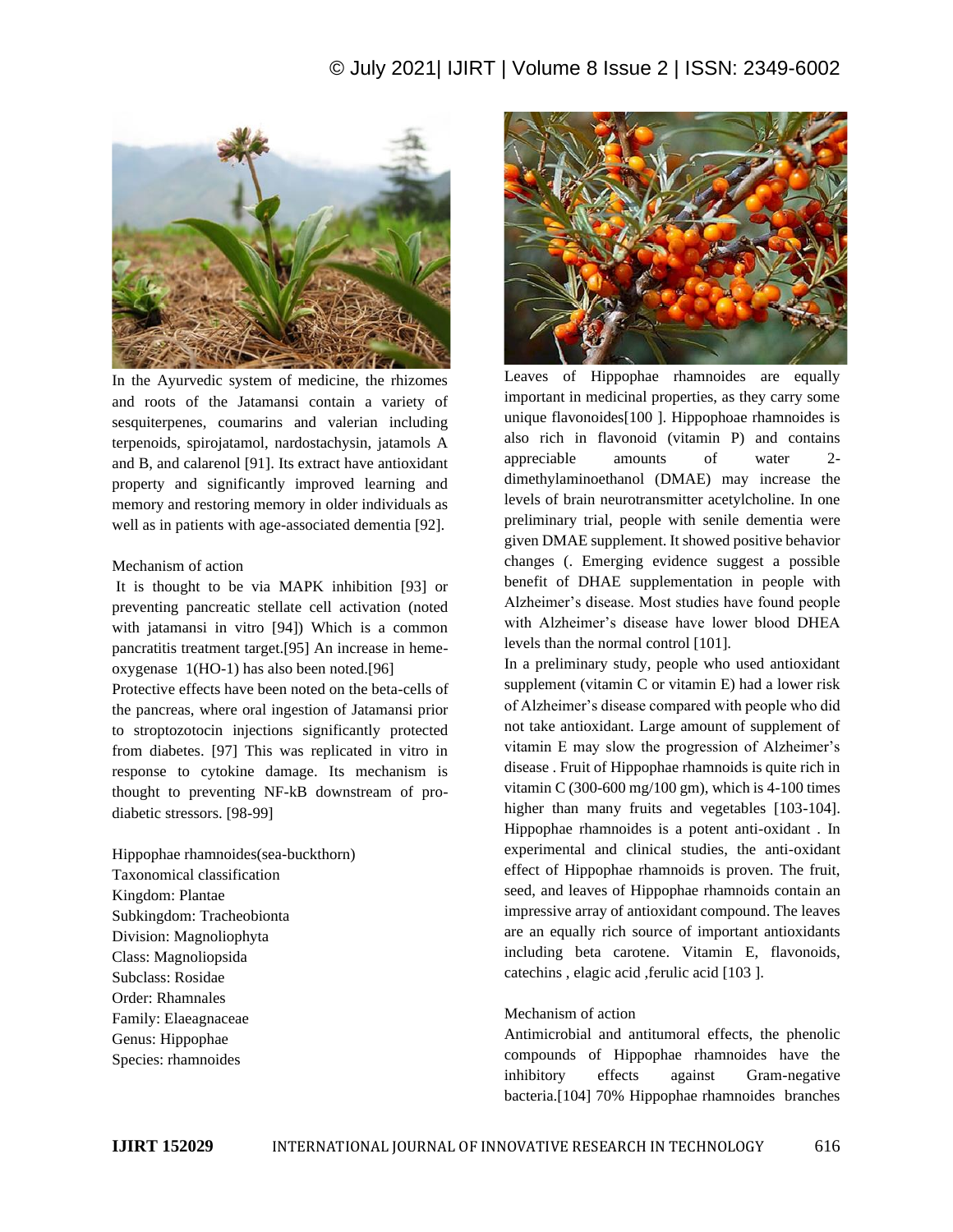extract has proven activity against TPA induced tumor . This activity is because of three phenolic compounds such as catechin, galloccatechin and epigallocatechin.[10] Antiulcerogenic effect Hexane extract of Hippophae rhamnoides has activity against indometacin; stress and ethanol induced gastric ulcer.[104] Liver diseases according to Zhao et al Hippophe rhamnoides could be used to protect liver from damage by calcium tetrachloride . Branches extract has proven activity against TPA induced tumor.[104] Liver diseases According tetrachloride. Combining Hippophae rhamnoides juice with antivirus can shorten the normalization time of serum ALT. [105]

Ginkgo Biloba(Ginkgo) Kingdom: Plantae Division: Ginkgophyta Class: Ginkgoopsida Order: Ginkgoales Family: Ginkgoaceae Genus: Ginkgo Species: biloba



Ginkgo Biloba is a dioceous pernneial tree and is indigenous to East Asia and is used in TCM for improvement of memory loss and release hippocampus in vivo. For improvement of cognitive function, administration of plants extract AD to non AD patients in various randomized, double blind, placebo controlled and multi centre trials. [106]. Ginkgo biloba is a plant extract containing several compounds that may have positive effects on cells within brain and body. Ginkgo biloba is thought to have both anti inflammatory and anti oxidant properties to protect cell membrane and to regulate neurotransmitters function. Ginkgo has been used for centuries in traditional Chinese medicine and currently is being used in Europe to alleviate cognitive symptoms associated with number of neurological conditions.

Mechanism of action

The mechanism of action of ginkgo is believed to be produced by functions as a neuroprotective agent ,an antioxidant ,a free radical scavenger , a membrane stabilizer ,and an inhibitor of platelet –activating factor via the terpene ginkgolide B.[106,107] Other pharmacologic effects include the following : endothelium relaxation mediated by inhibition of 3`,5`-cyclic GMP(guanosine monophosphate) phosphodiesterase[108,109]; inhibition of age – related loss of moscarinergic cholinoceptors and alpha-adrenoreceptors ;and stimulation of choline uptake in hippocampus .[109,110] Ginkgo extract also have been shown to inhibit beta-amyloid deposition.[111] Curcuma longa (Turmeric)

Taxonomical classification Kingdom: plantae Division: magnoliophyta Class: liliopsida Subclass: zingiberidae Order : zingiberales Family: zingiberaceae Genus: curcuma Species: c.longa



Curcuma longa is a rhizomatous herbaceous perennial plant of the ginger family, Zingiberaceae and derived from the rhizome and root. In Asia, it is used as a spice and coloring agent and in traditional medicine. Its active constituents are curcuminoids, including curcumin and it is the principal curcuminoid, responsible for the yellow colour of the turmeric root. Curcuma longa possess anti-inflammatory, anti allergy, antiseptic, antioxidant and antibacterial activity including detoxify the liver, balance cholesterol levels stimulate digestion, and boost immunity and due to their non-steroidal anti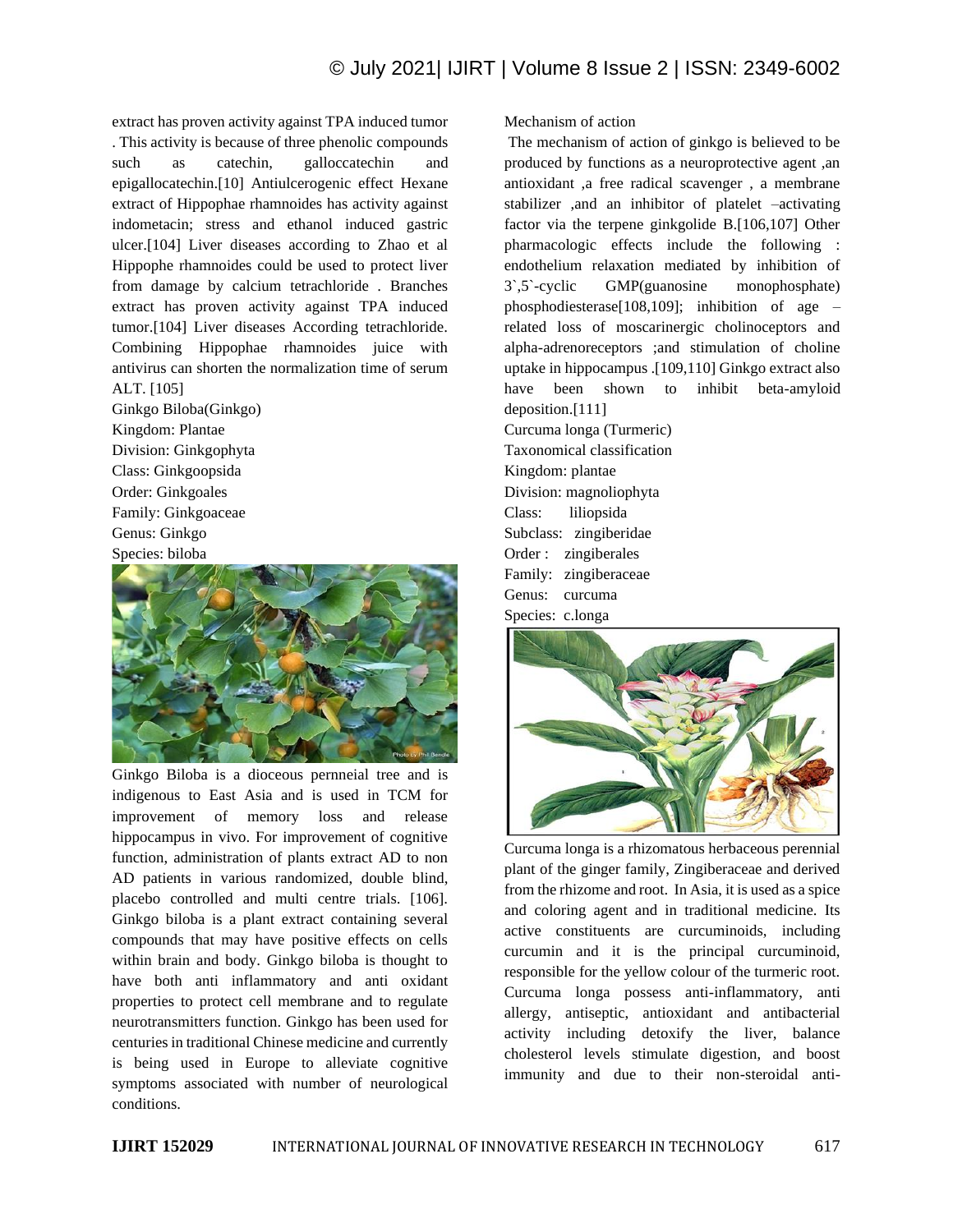inflammatory property of turmeric is associated with a reduced risk of AD[112-113].

### Mechanism of action

Curcumin appears to: increase the secretion of bile, promote the flow of bile to the intestine, it protect the liver(hepatoprotective effect) and support liver function, raise the level of glutathione in the liver ; stimulate the activity of glutathione S-transferase in the liver ; promote the detoxification of toxic substances ;inhibit blood platelet aggregation ; posses antibiotic properties ;lower the cholesterol level; possess antioxidative properties ;have a catabolic and metabolic effect on fat absorption ;have inflammation –inhibiting properties ; have a fungicidal effect on ,amongst others ,candida albicans.

#### **CONCLUSION**

The pharmaceutical company is facing serious challenges to find a lead molecule in neurodegenerative diseases and is becoming extremely expensive, riskier, and critically inefficient. With regard to diet and treatment option Indian system of medicine has gained increasing recognition in recent years. Early development of medicinal plant supplements required only epidemiologic information without an understanding mode of action. The natural product industry has came a long way from when it was considered unnecessary to test medicinal plants and their chemical component prior to use and to the introduction of good manufacturing practice guidelines for the industry. It might be worth pointing out that, while medicinal plants and their products has been prescribed for centuries for neurodegenerative diseases. It provides strong support for herbal therapy for AD. It is hoped that strong knowledge base of medicinal plant and natural product will improve the ease with which medicinal plant products and formulations can be used in drug discovery programme and development process, thereby providing new functional leads for AD and other age associated neurodegenerative diseases.

#### **REFERENCES**

[1] McKhann G, et al. Clinical diagnosis of Alzheimer's disease: report of the NINCDS– ADRDA Work Group under the auspices of Department of Health and Human Services Task Force on Alzheimer's Disease. Neurology. 1984; 34:939–944. [Pub Med: 6610841]

- [2] Evans DA, Funkenstein, HH & Albert MS. Prevalence of Alzheimer's disease in a community population of older persons. Journal of the American Medical Association, 262.1989; 2551-2556, .
- [3] Ferri CP, Prince M, Brayne C,et al ."Global prevlance of Dementia: a Delphi consensus study".Lancet.2005; 366 (9503):2112-7.
- [4] Gao S, Hendrie HC, Hall KS, et al. The relationships between age, sex and the incidence of dementia and Alzheimer's disease. A meta – analysis .Arch Gen Psychiatry; 55:809-815, 1998.
- [5] Bushke H,Kulansky G,Katz M et al .Screening for dementia with the Memory impairment Screen .Neurology.1999; 52:231-238.
- [6] Albert MS. Drachman DA .Alzheimer's disease: what is it ,how many people have it,and why do we need to know?Neurology.2000;55:166-168.
- [7] Peterson RC, Smith GE, Waring SC ,Ivnik RJ,Tangalos EG,Kokmen E.Mild cognitive impairment:clinical characterization and outcome Arch Neurol.1999;56:303-8.
- [8] Hebert LE,Scherr PA,Beckett LA ,et al.Age specific incidence of Alzheimer's disease in a community population.JAMA.1995;273:1354- 1359 .
- [9] Wenk GL. Neuropathologic changes in Alzheimer's disease. J Clin Psychiatry 64 Suppl.2003; 9:7-10.
- [10] Baskys, Receptor found that could lead to better treatments for stroke, Alzheimer's disease. UCI Medical Centre.Retrivedon.2006; 11-04-.
- [11]Mao, Q. Q., Huang, Z., Zhong, X. M., Feng, C. R., Pan, A. J., Li, Z. Y., … Che, C. T. (2010). Effects of SYJN, a Chinese herbal formula, on chronic unpredictable stress-induced changes in behavior and brain BDNF in rats. Journal of Ethno pharmacology.2010; 128(2), 336–341. doi:10.1016/j.jep.
- [12]Anil Kumar Singhal, Vijay Naithani, Om Prakash Bangar. Medicinal plants with a potential to treat Alzheimer and associated symptoms. 2012; 2: 2; 84-91.
- [13]Fratiglioni L, De Ronchi D, Agüero-Torres H Worldwide prevalence and incidence of dementia. Drugs Aging. 1999 Nov; 15(5):365-75.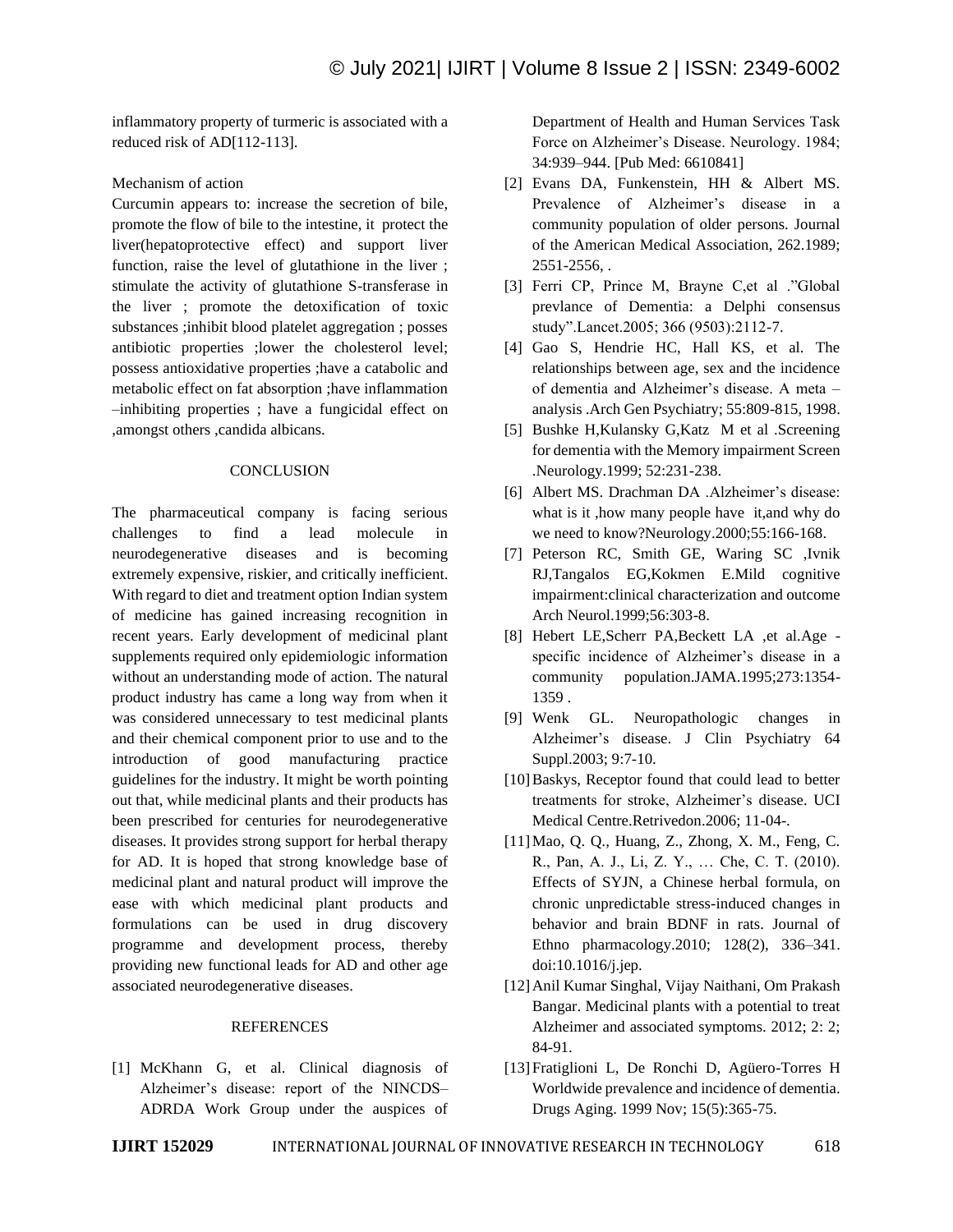- [14]Alzheimer's Association. 2010 Alzheimer's disease facts and figures. Alzheimers Dement. 2010; 6:158–194.
- [15] Grant WB. Dietary links to Alzheimer's disease. Alzheimer Dis Rev.1997 2:42-55.
- [16]Smith MA,Petot GJ,Perry G.Diet and oxidative stress: a novel synthesis of epidemiological data on Alzheimer's disease. Alzheimer Dis Rev.1997 2: 58-9.
- [17]Kalmijan S, Feskens EJM, Launer LJ, Kromhout D. Polyunsaturated fatty acids, antioxidants and cognitive function in very old man.Am J Epidemiol.1997;145:33-41.
- [18]Miyanaga K,Ynoemura K, Takagi T,et al .Clinical effects of DHA in demented patients .J Clin Ther Med.1995 ;11:881-901.
- [19]Kerr ML,Small DH.Cytoplasmic domain of the ^a-amyloid protein precursor of Alzheimer's disease: Function ,regulation of proteolysis ,and implications for drug development .J Neurosci Res 80(2) .2005;151-9.
- [20]Cai D ,Neter WJ Zhong M,Lin Y,Du G ,Froham M ,Foster DA ,Sisodia SS, Xu H ,Gorelick FS ,Greengard P. Presenilin-1 uses phospholipase D1 as a negative regulator of beta –amyloid formation .Proc Natl Acad Sci USA .2006;103(6):1941-6.
- [21]Ferri CP, Prince M, Brayne C C,et al."Global prevalence of dementia: a Delphi consensus study "".Lancet .2006;366(9503):2112-7.
- [22]Namba Y,Tomonaga M,Kawasaki H,Otomo E ,Ikeda K . Apolipoprotein E immunoreactivity in cerebral amyloid deposits and neurofibillary tangles in Alzheimer's disease and kuru plaque amyloid in Creutzfeldt –Jakob disease .Brain Res1991; 541:163-6 .
- [23]Corder EH ,SaundersAM ,Strittmatter WJ,Schmechel DE,Gaskell PC,Small GW,Roses AD ,Haines JL, Pericak –ance MA.Gene dose of apolipoprotein E type 4 allele and risk of Alzheimer's disease in late onset families .Science . 1993;261:921-932.
- [24] Gearing, M., Mori, H and Mirra, S.S."A beta peptide length and apolopoprotein E genotype in Alzheimer's disease ", Annuals of Neurology.1996; 39,395-399.
- [25]Ramassamy,C., Averrill ,D ., Beffert ,U ., Bastianetto ,S., Theroux ,L.,Lussiercacan ,S . Cohn ,JS ., Christen,Y., Davignon,J ., Quirion ,

R.and Poirier ,J ,"Oxidtive damage and protection by antioxidants in the frontal cortex of Alzheimer's disease is related to apolipoprotein E genotype ", Free Radical Biology and Medicine.1999; 27,544-553 .

- [26]Bonarek, M., Barberger-Gatesu, P., Letenneur, L.Deschamps, V., Iron,A., Dubroca,B. and Dartigues, J.F. "Relationships between cholesterol, apolipoprotien E polymorphism and dementia: a cros.sectional analysis from the PAQUID study" Neuroepidemilogy .2000; 19, 141-148.
- [27] Hofman, A., Ott , A., Breteler, M, M, B., Bots, M.L.,Slooter,A., J.C.,Van HarsKamP,F.van Duijn ,C.M.,van Broeskhoven,C.and Grobbee, D.E.:Atherosclerosis, apolipoprotein E and the prevalence of dementia and Alzheimer's disease the Rotterdam Study",Lancet.1997; 349,151-154.
- [28]Slooter ,A.J.C ., Cruts, M ., Ott ,A .,Bots ,M.L., Witteman ,J.C.M., Hofman,A., van Broeckhoven ,C., Breteler ,M.M.B .and van Duijn ,C.M."The effect of apo E on dementia is not through atherosclerosis: the Rotterdam Study ".Neurology .1999;53, 1593 -1595.
- [29]Vetrivel KS,Zhang YW, Xu H ,Thinakaran G ."Pathological and physicological functions of presenilins."Mol Neurodegener .2006;12:1-4.
- [30]Wang R,Dineley K,Sweatt J,Zheng H ."Presenilin 1FamilialAlzheimer's disease mutation leads to defective associative learning and impaired adult neurogenesis."Neuroscience.2004;126 (2):305- 12.
- [31]Munoz DG, Feldman H."Causes of Alzheimer's disease."CMAJ 162 .2000;(1):65 -72.
- [32]Tyas SL, Manfreda J, Strain LA, Montgomery PR."Risk factors for Alzheimer's disease: a population based, longitudinal study in Manitoba, Canada.".Int J Epidemiol 30(3):590-7,2001.
- [33]Jellinger KA."Head injury and dementia."Curr Opin Neurol 17(6):719-23, 2006.
- [34] Guskiewicz KM, Marshall SW, Balies J, McCrea M, Cantu RC, Randolph C, Jordan BD.'Association between recurrent concussion and late –life cognitive impairment in retired professional football players,".Neurosurgery .2006;57 (4):719-26.
- [35]Hashimoto M, Rockenstein E ,Crews L ,Masliah E .Role of protein aggregation in mitochondrial dysfunction and neurodegeneration in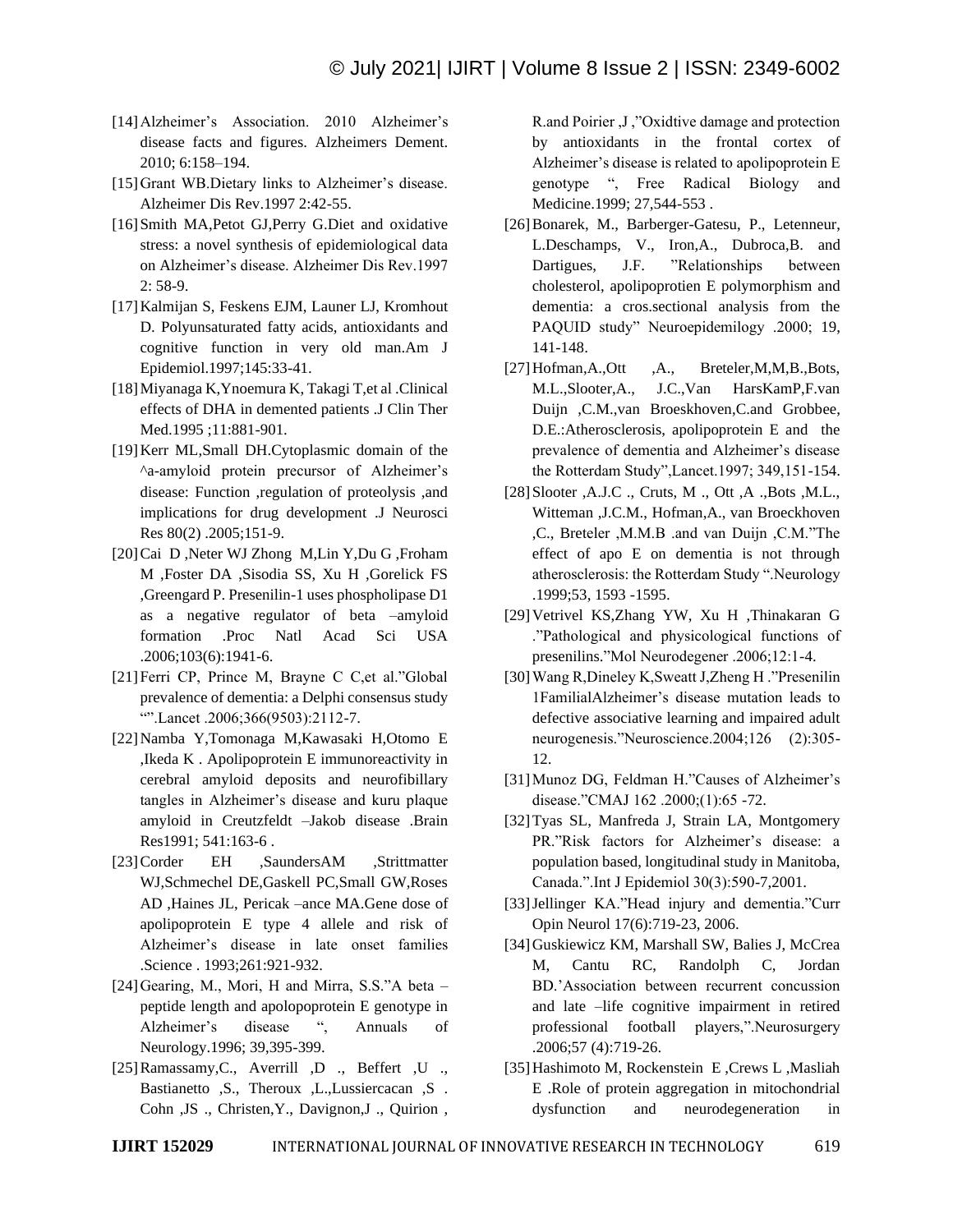Alzheimer's and Parkinson's diseases ,Neuromolecular Med.2003; 4 (1-2):21-36.

- [36]Cooper ,J K,Mungas ,D ,Verma ,M,Weiler ,PG.Psychotic symptoms in Alzheimer's .Int J Ger .Psychiatry .1991;6,721 -726 .
- [37]Christian Humpel. Identifying and validating biomarkers for Alzheimer's disease. Trends Biotechnol. 2011 Jan; 29(1): 26–32
- [38]Eidsderfer C, Friddel RO.(eds).Cognitive and Emotional Disturbance in Elderly .Chicago,Year Book Medical1978.
- [39]Ferris SH,Kluger A.Commentary on age associated memory impairment ,age-related cognitive decline and mild cognitive impairment Ageing Neuropsychol Cogn .1996;3:148-53.
- [40]Nussbaum, PD,ed. Handbook of Neuropsychology and ageing .New York :Plenum 1997.
- [41]Rubin EH, Storandt M, Miller JP, et al. A prospective study of cognitive function and onset of dementia in cognitively healthy elders. Arch Neurol .1998;55 (3):395-401.
- [42]Aureli T, Di Cocoo ME ,Capuani G et al .Effect of long –term feeding with acetyl –L-carnitine on the age –related changes in rat brain lipid composition : a study by 31 P NMR spectroscopy .Neurochem Res .2000 25 (3):395-9.
- [43]Hagen TM, Liu J,Lykkesfeldt J ,et al .Feed –ing acetyl  $-L$  – Carnitine and lipoic acid to old rats significantly improves metabolic function while decreasing oxidative stress .Proc Natl Acad Sci USA .2002;99(4):1870-5.
- [44]Maggioni M, Picotti GB ,Bondiolotti GP ,ei al .Effects of phospatidylserine therapy in geriatric patients with depressive disorders .Acta Psychiatr Scand 1990;81 (3):265-70.
- [45] Salvioli G , Neri M .L-acetylcarnitine treatment of mental decline in the elderly Drugs Exp Clin Res .1994;20 (4):169-76.
- [46]Miyamoto M, Murphy TH, Schnaar RL,Coyle JT . Antioxidants protect against glutamate induced cytotoxicity in a neuronal cell line.J Pharmacol Exp Ther. 1989.
- [47]Joseph JA,Shukitt –Hale B ,Denisova NA,et al .Long –term dietary strawberry ,spinach ,or Vitamin E supplementation retards the onset of age –related neuronal signal –transudation and cognitive behavioural deficits .J Neurosci.1998;18(19) :8047-55.
- [48]Masaki KH ,Losonczy KG ,lzmirlian G,et al .Association of Vitamin E and C supplement use with cognitive function and dementia in elderly men .Neurology.2000; 54:1265-72.
- [49]Fukui K .Omoi NO ,Hayasaka t ,et a .Cognitive impairment of rats caused byoxidative stress and ageing ,and its prevention by Vitamin E.Ann NY Acad Sci .2002;959:275 -84.
- [50]Solfrizzi V, Panza F et al .High monounsaturated fatty acids in –take protects against age –related cognitivedecline.Neurology .1999;52 (8):1563-9 .
- [51]Jarvis MJ. Dose caffeine enhances absolute levels of cognitive performance? Psychopharmacology (Berl).1993; 1109(1-2):45-52.
- [52]Verghese J ,Lipton R,Katz M Hall C, Derby C, Kuslansky G,Ambrose A ,Sliwinski M, Buschke H," Leisure activities and the risk of dementia in the elderly ." N Engl JMed .20003;348(25):2508- 16.
- [53]Larson E Wang L Bowen J ,McCormick W ,Teri L ,Crane P,Kukll W "Exercise is associated with reduced risk for in incident dementia .among persons 65 years age and older," Ann Intern Med .2006;144(2):73-81.
- [54]Eisai Inc,"Aricept and Aricept ODT Product Insert",March 2005.
- [55]Courtney C ,Farrell D ,Gray R ,Hills R ,Lynch L,Sellwood E ,Edwards S,Haryman W ,Raftery J ,Crome P ,Lendon C ,Shaw H ,Bentam P."Long – term donepezil treatment in 565 patients with Alzheimer's disease (AD2000): randomised double blind trial."Lancet .2004;363(9427)2105 - 15.
- [56]Kaduszkiewicz H, Zimmermann T, Beck-Bornholdt H, van den Bussche H."Cholinesterase inhibitors for patients with Alzheimer's disease: systemic review of randomized clinical trials."BMJ.2005; 331(7512):321-7.
- [57]Landreth G."PPAR gamma agonists as new therapeutic agents for treatment of Alzheimer's disease."Exp Neurol .1999;(2):24 .
- [58]Goswami S, Saoji A, Kumar N, Thawani V, Tiwari M, Thawani M. Effect of Bacopa monnieri on Cognitive functions in Alzheimer's disease patients. Int J Collab Res Intern Med Public Health 2011; 3:285-93.
- [59] Duke JA. Rosemary, the herb of remembrance for Alzheimer's disease. Altern Complement Ther Dec 2007:287-90.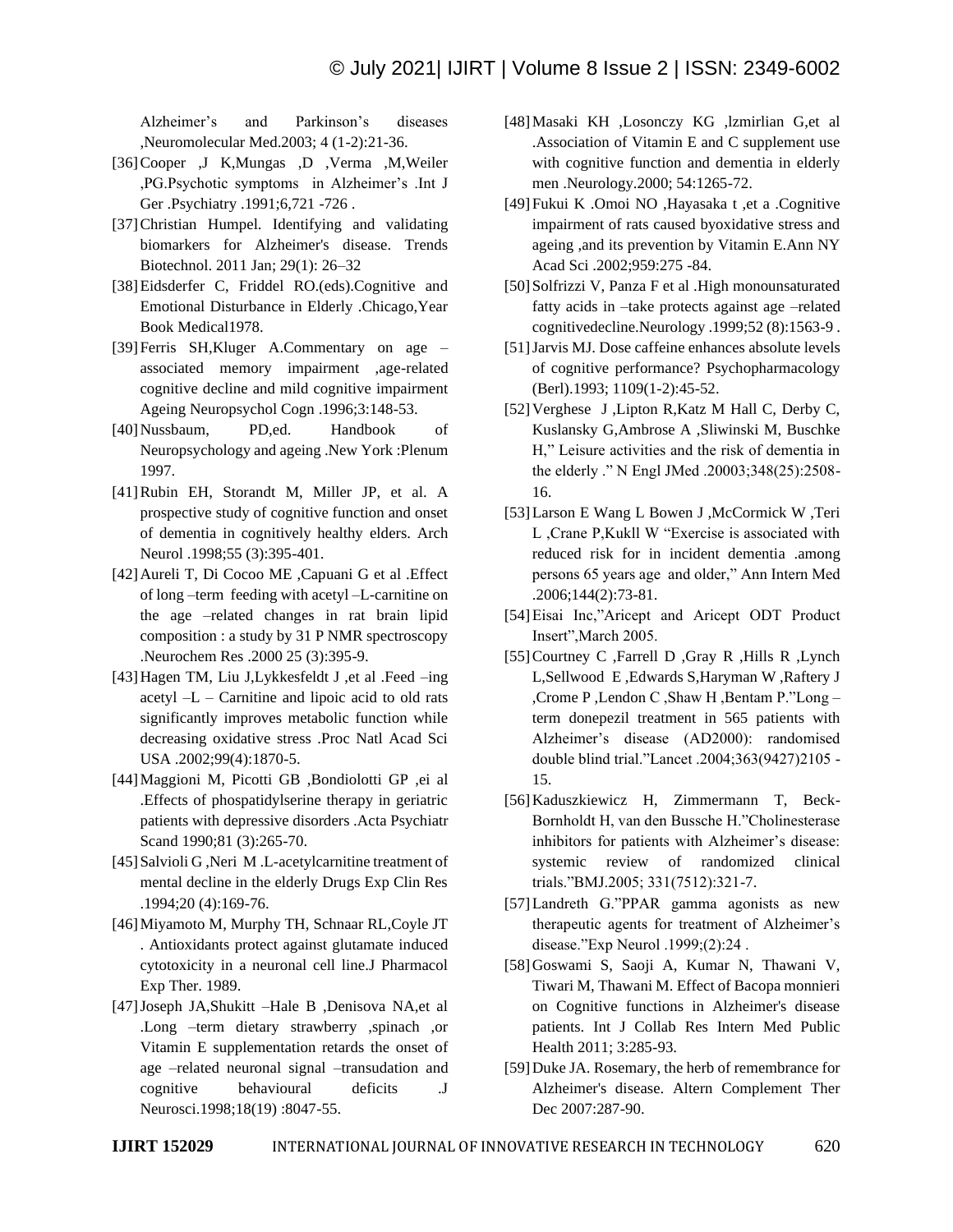- [60]Prakash JC, Sirsi M. Comparative study of the effects of brahmi (Bacopa monnieri) and chlorpromazine on motor learning in rats. J Sci. Ind. Res.1962; 21: 93-97.
- [61]Ji YA, Suna K, Sung EJ and Tae YH. Food Sci Biotechnol. Effect of licorice (Glycyrrhiza uralensis fisch) on Amyloid-β-induced neurotoxicity in PC12 cells.?. 1999;1391-5.
- [62]Bilge S, Ilkay O. Discovery of drug candidates from some. Turkish plants and conservation of biodiversity. Pure Appl. Chem.2005; 77:53-64.
- [63]Bores GM, Huger FP, Petko W, Mutlib AE, Camacho F, Rush DK, et al., and Pharmacological evaluation of novel Alzheimer's disease therapeutics: Acetylcholinesterase inhibitors related to galanthamine. J Pharmacol Exp Ther 1996; 277:728-38.
- [64]lkay O, Gürdal O and Bilge S. An update on plantoriginated treatment forAlzheimer's disease. Ethnomedicine: A Source of Complementary Therapeutics 2010:245-65.
- [65]Available from: http://www.holistic therapy practice.com. [Last accessed on 2011 Jul 25
- [66]Lannert H, Hoyer S. Intracerebroventricular administration of streptozotocin causes long-term diminutions in learning and memory abilities and in cerebral energy metabolism in adult rats. Behav Neurosci 1998; 112:1199-208.
- [67]Rubio J, Qiong W, Liu X, Jiang Z, Dang H, Chen SL, et al., Aqueous Extract of Black Maca (Lepidium meyenii) on Memory Impairment Induced by Ovariectomy in Mice. Evid Based Complement Alternat Med 2008.
- [68]Fu LM, Li JT. A systematic review of single Chinese herbs for Alzheimer's disease treatment. Evid Based Complement Alternate Med 2009.
- [69]Park CH, Kim SH, Choi W, Lee YJ, Kim JS, Kang SS, et al., Novel anticholinesterase and antiamnesic activities of dehydroevodiamine, a constituent of Evodia ruraecarpa. Planta Med 1996; 62:405-9.
- [70]Lannert H, Hoyer S. Intracerebroventricular administration of streptozotocin causes long-term diminutions in learning and memory abilities and in cerebral energy metabolism in adult rats. Behav Neurosci 1998; 112:1199-208.
- [71]Available from: http://herbal-ayurvedaremedy.com. [Last accessed on 2011 Jun 24].
- [72]Lannert H, Hoyer S. Intracerebroventricular administration of streptozotocin causes long-term diminutions in learning and memory abilities and in cerebral energy metabolism in adult rats. Behav Neurosci 1998; 112:1199-208.31.
- [73]Available from: http://www.herbalcureand treatments.com. [Last accessed on 2011 Jun 25].
- [74]Lannert H, Hoyer S. Intracerebroventricular administration of streptozotocin causes long-term diminutions in learning and memory abilities and in cerebral energy metabolism in adult rats. Behav Neurosci 1998; 112:1199-208.
- [75]Available from: http://www.livestrong.com. [Last accessed on 2011 Jun 23].
- [76]Keyvan D, Damien DH J, Heikki V, Raimo H. Plants as Potential Sources for Drug Development against Alzheimer's disease. Int J Biomed Pharm Sci 2007; 1:83-104.
- [77]Keyvan D, Damien DH J, Heikki V, Raimo H. Plants as Potential Sources for Drug Development against Alzheimer's disease. Int J Biomed Pharm Sci 2007; 1:83-104.
- [78]Kumar S, Christopher JS, Edward JO. Kinetics of acetylcholinesterase inhibition by an aqueous extract of withania somnifera roots. International Journal of Pharmaceutical Sciences and Research 2011; 2: 1188-92.
- [79]Bhattacharya SK, Bhattacharya A, Kumar A, Ghosal S. Antioxidant activity of Bacopa monniera in rat frontal cortex, striatum and hippocampus. Phytother Res. 2000;14:174–179. doi: 10.1002/(SICI)1099-1573(200005)14:3<174 ::AID-PTR624>3.0.CO;2-O. [PubMed] [Cross Ref]
- [80]Morgan A, Stevens J. Does Bacopa monnieri improve memory performance in older persons? Results of a randomized, placebo-controlled, double-blind trial. J Altern Complement Med. 2010 Jul; 16(7):753-759.
- [81]Singh HK, Dhawan BN. Neuro psychopharmacological effects of the Ayurvedic nootropic Bacopa monniera Linn. (Brahmi). Indian Journal of Pharmacology 1997; 29(5): 5359-5365.
- [82]Singh HK, Dhawan BN. Effect of Bacopa monniera Linn. (brahmi) extract on avoidance responses in rat. J Ethnopharmacol. 1982; 5 (2):205-214.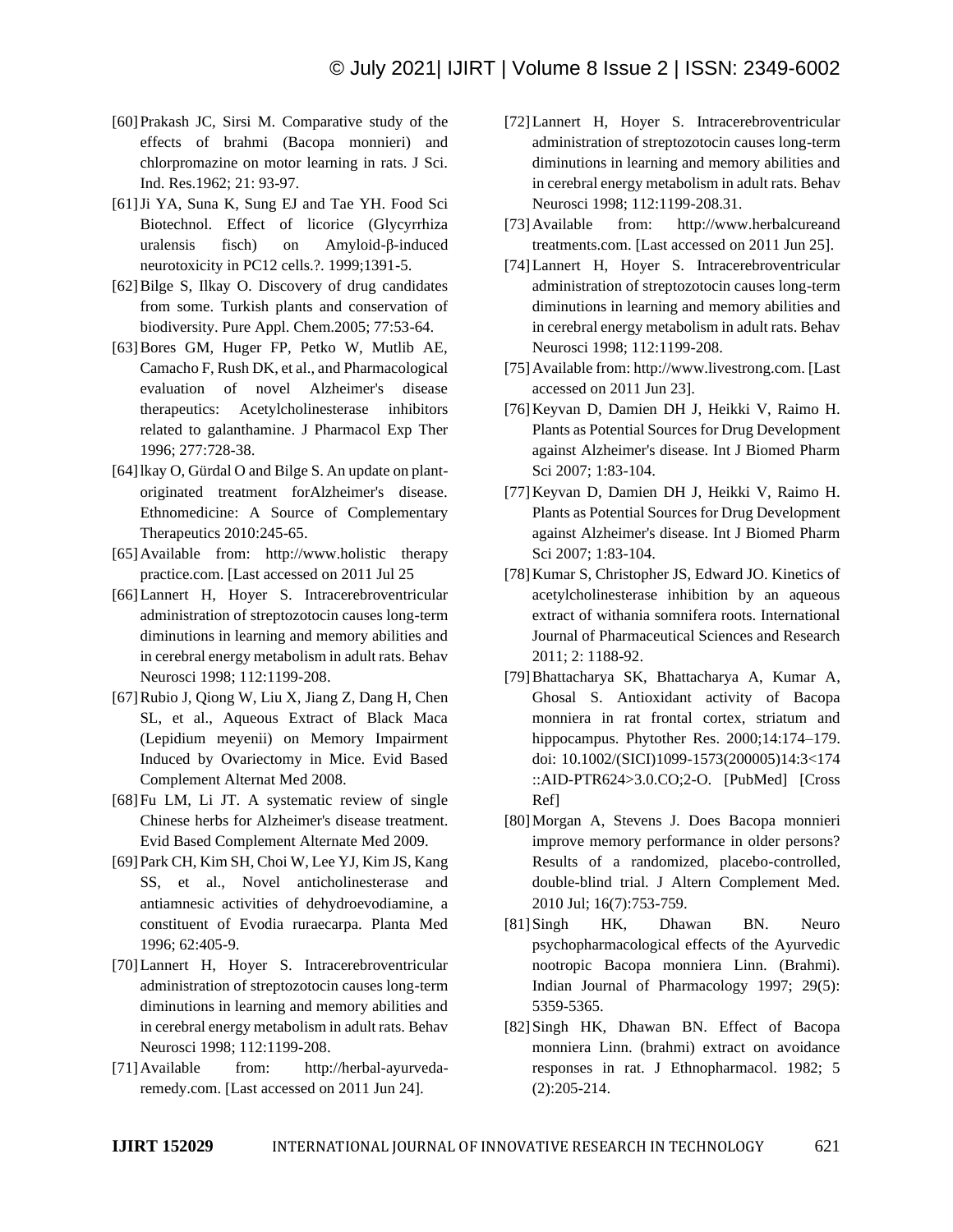- [83]Gupta M, Singh V, Abbas SS, Bhalla M, Singh N. A Preliminary Clinical Study on the effects of Organic Brami (Centella Asiatica Linn.) in cases of Paralysis, Loss of Memory and Epilepsy. National Seminar on Eco-friendly Herbs of Ayurveda in the Health-care of Mankind: A strategy for Scientific Evaluation and Uniform Standardization, 2004, pp.
- [84]Joshi H, Parle M. Brahmi rasayana improves learning and memory in mice. Evid Based Complement Alternat Med. 2006; 3(1):79-85.
- [85]Manyam BV. Dementia in Ayurveda. Journal of Alternative ComplementaryMedicine 1999;5:81- 88.http://dx.doi.org/10.1089/acm.1999.5.8153.
- [86] Duke JA, Ayensu ES. Medicinal plants of China Algonac (MI) 1985; 2 Suppl 2:483-485.54.
- [87]Brinkhaus B, Lindner M, Schuppan D, Hahn EG. Chemical, pharmacological and clinical profile of the East Asian medicinal plant Centella asiatica. Phytomedicine2000;7:427-448.http://dx.doi. org/10.1016/S0944-7113 (00)80065-355.
- [88]Sakina MR, DandiyaPC. A psycho neuropharmacological profile of Centella asiatica extract. Fitoterapia1990; 61:291-296.56.
- [89]Kumar MHV, Gupta YK. Effect of different extracts of Centella asiatica on cognition and markers of oxidative stress in rats. Journal of Ethnopharmacology2002;79:253-260.http://dx .doi.org/10.1016/S03788741 (01)00394.
- [90]Zhou Y. Study on the effect of hippophae seed oil against gastric ulcer, Institute of medical plants resource development, the Chinese academy of medical sciences, 1998. mor Promoters Phenolics and Triterpenoid From Hippophae Rhamnoides. Fitoterapia.2009; 80 (3): 164-7. Bae GS, et al Effect of biologically active fraction of Nardostachys jatamansi on cerulein-induced acute pancreatitis . World J Gastroenterol. (2012)
- [91] Bae GS, et al Nardostachys jatamansi inhibits severe acute pancreatitis via mitogen-activated protein kinases. Exp Ther Med. (2012)
- [92]Bae GS, et al The inhibitory effects of Nardostachys jatamansi on alcoholic chronic pancreatitis. BMB Rep. (2012)
- [93]Haber PS, et al Activation of pancreatic stellate cells in human and experimental pancreatic fibrosis. Am J Pathol. (1999)
- [94]Malik J, Karan M, Vasisht K. Nootropic, anxiolytic and CNS-depressant studies on

different plant sources of shankhpushpi. Pharm Biol. 2011; 49:1234–1242. doi: 10.3109/13880209.2011.584539.

- [95]Sethiya NK, Nahata A, Mishra SH, Dixit VK. An update on Shankhpushpi, a cognition-boosting Ayurvedic medicine. Zhong Xi Yi Jie He Xue Bao. 2009; 7:1001–1022. doi: 10.3736/jcim20091101.
- [96]Bagchi A, Oshima Y, Hikino H. Neolignans and Lignans of Nardostachys jatamansi Roots1. Planta Med. 1991; 57:96–97.
- [97]Joshi H, Parle M. Nardostachys jatamansi improves learning and memory in mice. J Med Food. 2006; 9:113–118. doi: 10.1089/jmf.2006.9.113.
- [98]Guseva AR and Nestuk MN.K medtadike opredelenia flavonolovykh veshestva v rasteniakh .J.Biokhem.18 (4):480-485, 1995.
- [99]Hillen T,Lun A,Reischies FM,et al.DHEA-S plasma levels and incidence of Alzheimer's disease . Biol Psychiatry; 47:161-3, 2000.
- [100] Rosch, D., Bergmann, M., Knorr, D. and Kroh ,L.W. Structure-antioxidant efficiency relationships of phenolic compounds and their contribution to the antioxidant activity of sea buckthorn juice. Journal of Agricultural and Food Chemistry 51, 4233-9, 2003.
- [101] Eccleston ,C,Baoru,Y,Tahvonen,R,Kallio,H, Rambach ,GH and Minihane ,AM.Effects of an antioxidant rich juice (sea buckthorn)on risk factors for coronary heart disease in humans .Journal of Nutritional Biochemistry 13,346-54, 2002.
- [102] Gao , X ., Ohlander ,M ., Jeppsson,N., Bjork ,L and Trajkovski V. Changes in antioxidant effects and their relationship to phytonutrients in fruits of sea buckthorn (Hippophae rhamnoides rhamnoides L) during maturation .Journal of Agricultural and food chemistry 48 ,1485-90, 2000.
- [103] Guliyev VB, Gul M, Yildirim A. Hippophae rhamnoides L: chromatographic methods to determine chemical composition, use in traditional 164 Manyam BV. Dementia in Ayurveda.

JournalofAlternativeComplementaryMedicine19 99;5:8188.http://dx.doi.org/10.1089/acm.1999.5. 8153